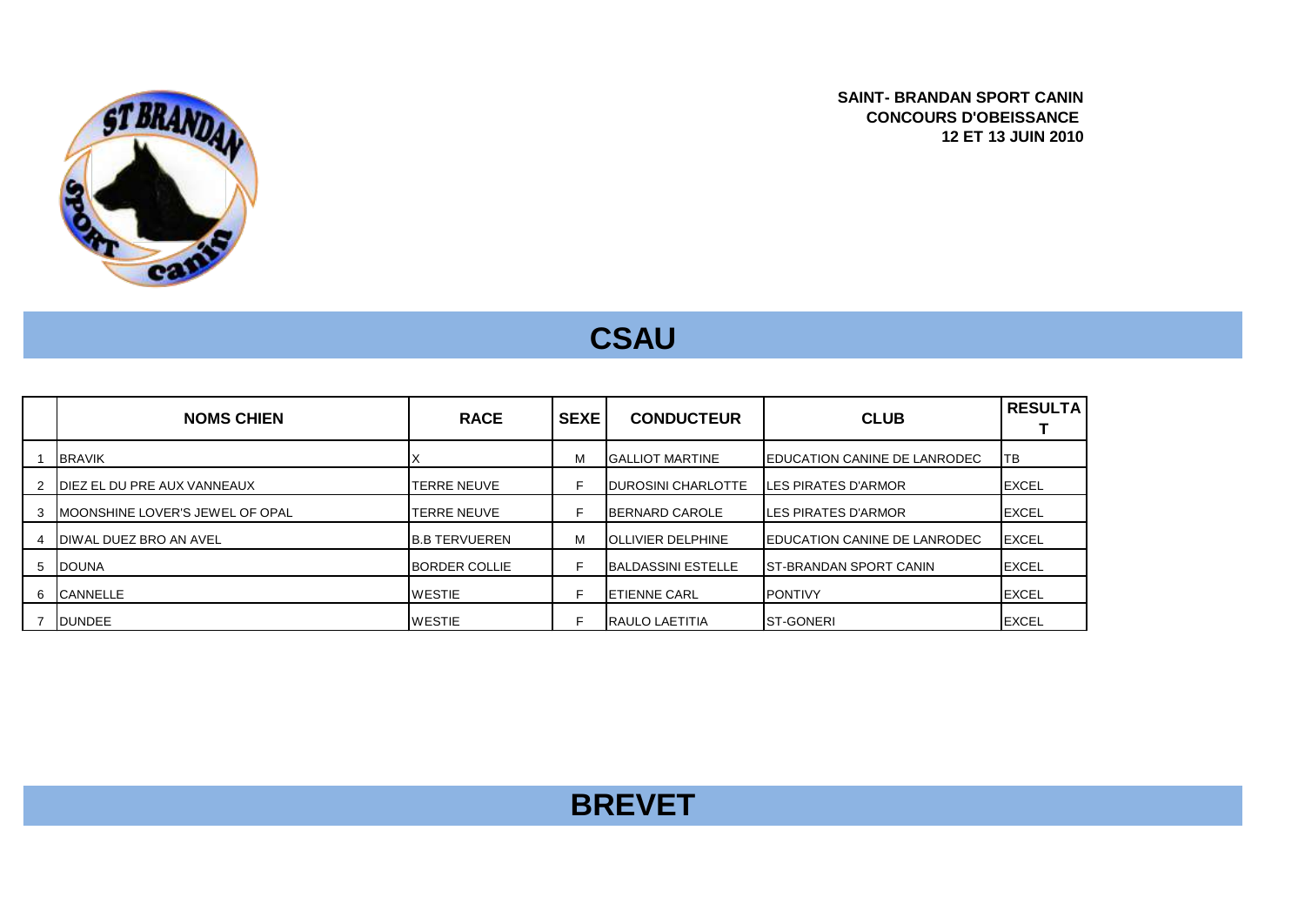| <b>NOMS CHIEN</b>                                               | <b>RACE</b>             | <b>SEXE</b> | <b>CONDUCTEUR</b>           | <b>CLUB</b>                          | <b>RESULTAT</b> | <b>QUALIF</b> | <b>CLASSE</b><br><b>MENT</b> |
|-----------------------------------------------------------------|-------------------------|-------------|-----------------------------|--------------------------------------|-----------------|---------------|------------------------------|
| 13 ROUQUINDOES DU PRE AUX VANNEAUX                              | <b>SCHAPENDOES</b>      | м           | <b>IPRISOT JEAN-PIERRE</b>  | TREGUEUX SPORT CANIN                 | 98              | <b>EXCEL</b>  |                              |
| 2 D'ZAYAD DU VAL DE L'AUGUIS                                    | BERGER DE BRIE          | F           | <b>IRENAUT ANNE</b>         | EDUCATION CANINE DE LANRODEC         | 96              | <b>EXCEL</b>  | $\overline{2}$               |
| <b>1 I</b> DIWAL DUEZ BRO AN AVEL                               | <b>I</b> B.B TERVUEREN  | м           | <b>JOLLIVIER DELPHINE</b>   | <b>IEDUCATION CANINE DE LANRODEC</b> | 95              | <b>EXCEL</b>  | 3                            |
| 8 ANGE DU PILIER BLEU                                           | <b>GRAND CANICHE</b>    | м           | <b>HOCHARD INGRID</b>       | <b>SCAER CHIENS</b>                  | 94              | <b>EXCEL</b>  | 4                            |
| 3 C'DJINNDOES DU PRE AUX VANNEAUX                               | <b>SCHAPENDOES</b>      | м           | <b>IPRISOT JEAN-PIERRE</b>  | <b>TREGUEUX SPORT CANIN</b>          | 93              | <b>EXCEL</b>  | 5                            |
| 11 BELNA DE L'ILE DE LA MOTTE                                   | SHETLAND                | F           | <b>DUBOIS CATHERINE</b>     | <b>IST-BRANDAN SPORT CANIN</b>       | 92              | <b>EXCEL</b>  | 6                            |
| 5 CLASH DU VAL DES GRANGES                                      | <b>GOLDEN RETRIEVER</b> | м           | <b>PETTENS CATHERINE</b>    | TREGUEUX SPORT CANIN                 | 86              | <b>EXCEL</b>  |                              |
| 10 CANDY DE L'OREE DES MAURIERS                                 | <b>BOUVIER BERNOIS</b>  | F.          | <b>DUBOIS RENEE</b>         | <b>ST-BRANDAN SPORT CANIN</b>        | 86              | <b>EXCEL</b>  |                              |
| 12 DARK                                                         |                         |             | LE MEHAUTE NADINE           | <b>ST-BRANDAN SPORT CANIN</b>        | 82              | <b>EXCEL</b>  | 9                            |
| 4 CHELSEA                                                       | <b>SCHAPENDOES</b>      | F           | LE MAGOAROU ERNEST          | <b>TREGUEUX SPORT CANIN</b>          | 81              | <b>EXCEL</b>  | 10                           |
| 9 EDEN DE L'HORLEBECQ                                           | <b>BOUVIER BERNOIS</b>  | F.          | <b>DUBOIS RENEE</b>         | <b>ST-BRANDAN SPORT CANIN</b>        | 80              | <b>EXCEL</b>  | 11                           |
| 6 DERWELLE ROUDENNOU BLEISI ASGARD                              | <b>B. BLANC SUISSE</b>  | F           | <b>I</b> PARCHENIN SEVERINE | <b>IC.C. DE GUISCRIFF</b>            | ABT             | <b>EXCEL</b>  | ۰                            |
| 7 ED HEAVEN WHITE DU DOMAINE DE LA GRAFFENBOURG B. BLANC SUISSE |                         | м           | <b>PARCHENIN SEVERINE</b>   | <b>IC.C. DE GUISCRIFF</b>            | ABT             | <b>EXCEL</b>  |                              |

## **CLASSE I**

| NOMS CHIEN                        | <b>RACE</b>             | <b>SEXE</b> | <b>CONDUCTEUR</b>         | <b>CLUB</b>                           | RESULTAT | <b>QUALIF</b> | <b>CLASSEME</b><br>NT |
|-----------------------------------|-------------------------|-------------|---------------------------|---------------------------------------|----------|---------------|-----------------------|
| 21 CHARLY DU BANC DES HERMELLES   | <b>B.B. MALINOIS</b>    | м           | <b>TENIER CHRISTIAN</b>   | <b>ISAINT-BRANDAN SPORT CANIN</b>     | 199      | <b>EXCEL</b>  |                       |
| 20 ASIA DE L'ERKADYL              | BERGER ALLEMAND         |             | <b>BALDASSINI PIERRE</b>  | <b>ISAINT-BRANDAN SPORT CANIN</b>     | 197      | <b>EXCEL</b>  | $\mathbf{2}$          |
| 2 DIWAL DES SOUVERINS DE BRETAGNE | <b>B.B. MALINOIS</b>    | м           | <b>ARNAULT BRIGITTE</b>   | <b>CARHAIX SPORT CANIN</b>            | 195      | <b>EXCEL</b>  | 3                     |
| 8 ARNICA                          | X LABRADOR              |             | <b>ILE MOAN FABIENNE</b>  | <b>ISPORT CANIN LOUDEACIEN</b>        | 187      | <b>EXCEL</b>  | 4                     |
| 18 DANA OS SPIKITUT NANE SOULMATE | BERGER ALLEMAND         |             | LE GOFF MAGALIE           | <b>IC.C DE LA POINTE D'ARMORIQE</b>   | 186      | <b>EXCEL</b>  | 5 <sup>5</sup>        |
| 11 DENZO DE L'OREE DEL LOCO       | BERGER HOLLANDAIS       | м           | <b>BLAISE JEAN-CLAUDE</b> | A.C.P. PLOUGASTEL                     | 176      | <b>EXCEL</b>  | 6                     |
| 4 BARAKA DU ROYAUME DES VENTS     | <b>COCKER AMERICAIN</b> |             | <b>IKERVELLA SYLVIE</b>   | <b>ICLUB CANIN DE SAINT-ANDRE</b>     | 166      | <b>EXCEL</b>  |                       |
| 17 ALIX                           | IGOLDEN RETRIEVER       |             | <b>THEURIET CHRISTIAN</b> | <b>IC.D.L. ET UTILITE BRIECOISE</b>   | 164      | <b>EXCEL</b>  | 8                     |
| 7 AURANE DU CHEVAL D'ORGUEIL      | <b>B. ALLEMAND</b>      |             | <b>IDA CRUZ REINE</b>     | <b>IC.C. DE LA POINTE D'ARMORIQUE</b> | 162      | <b>EXCEL</b>  | 9                     |